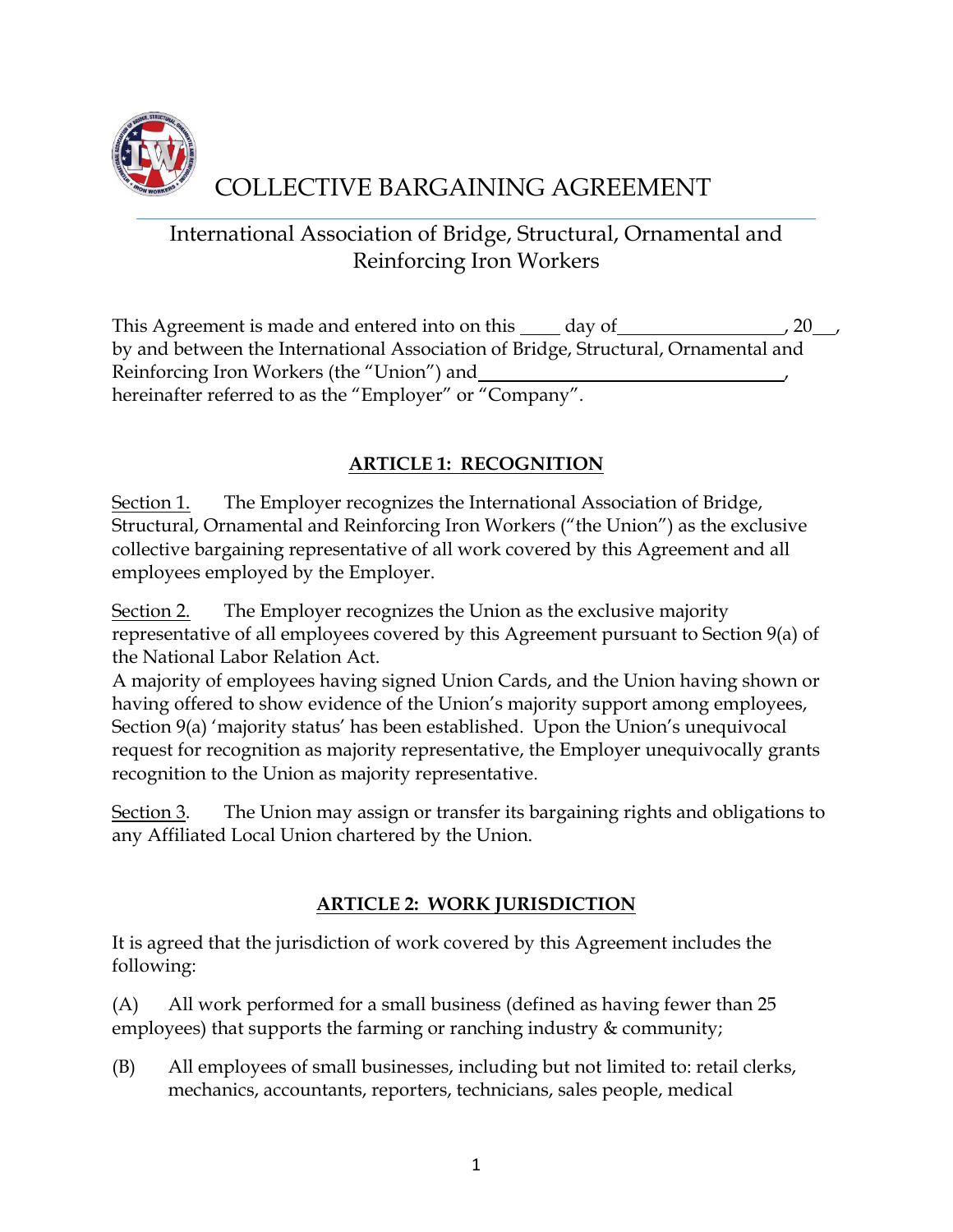professionals, clerical staff, office staff, cashiers, trade workers, and delivery personnel;

(C) All work assigned to the employees by the Employer.

#### **ARTICLE 3:** HOLIDAYS

The following are declared legal holidays for hourly employees, for the purpose of this Agreement:

> New Years' Day Memorial Day Independence Day Labor Day Thanksgiving Day Christmas Eve Christmas Day

Hourly Employees shall be off on these days or the days on which they are legally observed. Each hourly employee who has worked his full scheduled shift the day before and the day after such holiday occurs shall be paid eight (8) hours' holiday pay at his regular rate. Hourly employees required to work on any of the aforementioned legal holidays shall be paid 8 hours of Holiday pay in addition to time and one-half (1 1/2) for all hours worked.

Salaried employees' holidays shall be determined by agreement with the Employer.

#### **ARTICLE 4: GRIEVANCE PROCEDURE**

Section 1. Any dispute or difference of opinion between the Company and the Union, or between the Company and any of its employees covered by this Agreement, involving the meaning, interpretation or application of the provisions of this Agreement shall be handled in the following manner:

 Step 1. When an employee or the Union believes a violation of this Agreement has occurred, they shall discuss such dispute with the Employer Representative within fourteen (14) working days after they become aware of the occurrence or non-occurrence giving rise to the dispute. If the dispute is not settled, Step 2 of the Grievance Procedure may be pursued.

 Step 2. The employee, the Union Representative and a Representative of the Employer shall meet within fifteen (15) working days after timely notice of proceeding to Step 2 has been made and shall endeavor to adjust the matter. At this point the grievance shall be submitted in writing by the Union Representative to the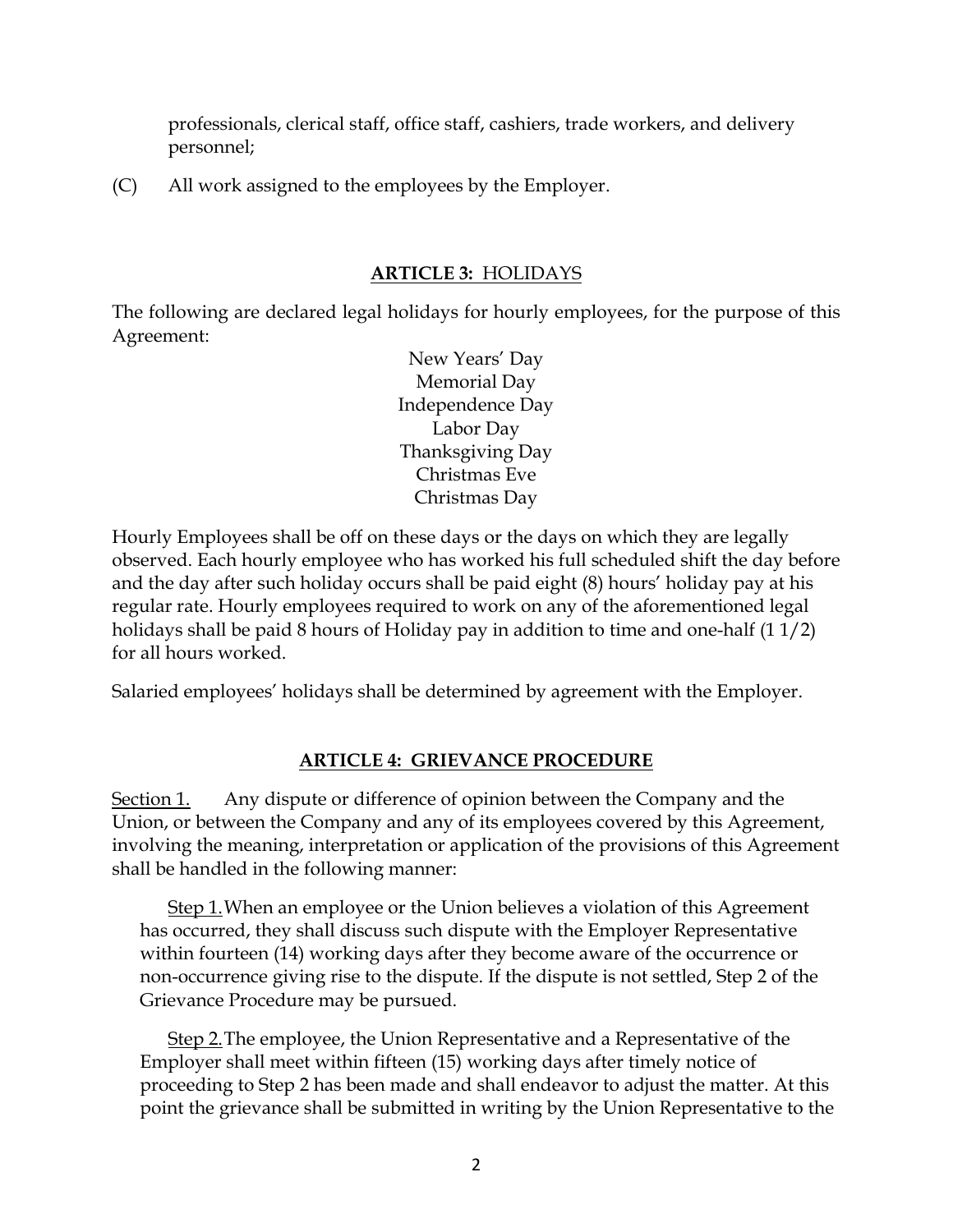Employer. If agreement cannot be reached after the meeting between the parties, the matter shall be referred to Step 3 of this Grievance Procedure.

Step 3. The Union may submit the dispute to arbitration for a binding decision if the parties fail to reach a decision at Step 2. Unless the Employer and the Union can select an impartial Arbitrator, the Employer and the Union shall choose an Arbitrator from a panel of seven (7) arbitrators requested from the Federal Mediation and Conciliation Service, by alternatively striking a name from the panel until only one arbitrator remains. The costs of the Arbitrator shall be borne equally by the Union and the Employer. The decision of the Arbitrator shall be final and binding upon all parties.

Section 2. In order to encourage the resolution of disputes and grievances at Steps 1 and 2 of this Grievance Procedure, the parties agree that such settlements shall not be precedent-setting.

### **ARTICLE 5: BENEFIT FUNDS**

Section 1. The Employer agrees to provide all Employees covered by this agreement with The Heartland Trust for CARE in America, a plan that is compliant with the Affordable Care Act. Coverage shall commence upon payment by the Employer on behalf of its employees to The Heartland Trust for CARE in America in accordance with the terms of the Trust. The Employer adopts and shall abide by the rules of The Heartland Trust for CARE in America. The cost of the plan shall be paid as follows: \$ paid by the Employer and \$ paid by the employee. The amount paid by the employee shall be deducted by the Employer from the employees' paycheck. Owners shall participate in the health insurance plan according to the terms of a participation agreement with The Heartland Trust for CARE in America.

Section 2. The Employer agrees to the establishment of a 401(k) defined contribution plan, or similar retirement plan. Employees covered by this agreement may contribute to this plan from their wages.

### **ARTICLE 6: WORKDAY, WORK WEEK AND OVERTIME**

### Section 1. Hours of Work for Hourly Employees.

(A) The **normal workweek**, except as otherwise specified in this Agreement, shall be Monday through Friday. **Eight (8) hours per day** shall constitute a standard workday. Employees shall be at their place of work prepared to start work at the designated starting time each day.

(B) Forty (40) hours per week shall constitute a regular week's work.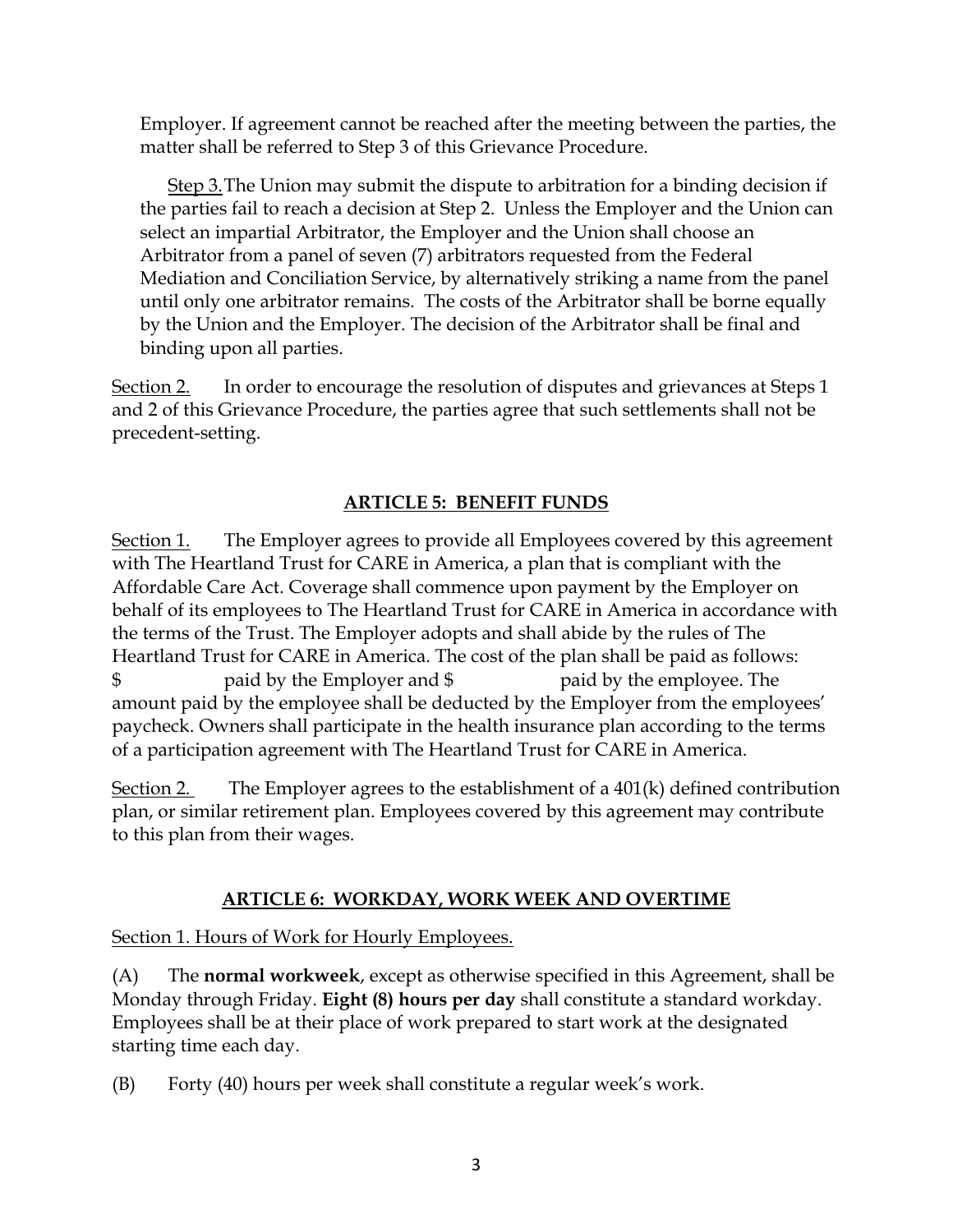(C) Each employee is entitled to a one-half  $\left(\frac{1}{2}\right)$  hour unpaid lunch period which shall be scheduled at the midpoint of the scheduled work shift. All employees shall be entitled to a ten (10) minute morning break which shall be taken within two and onehalf hours after start time and a ten (10) minute afternoon break which shall be taken within two hours before the end of their work day.

(D) The Employer will designate the starting time.

Section 2. Overtime for Hourly Employees.

(A) All work performed in excess of forty (40) hours in a week will be considered **overtime** and paid at time and one-half the straight time rate of pay.

Section 3. Hours of Work for Salaried Employees.

(A) Salaried Employees' hours  $&$  salary shall be determined by agreement with the Employer.

# **ARTICLE 7: WAGES & SALARIES**

Section 1. As of 2020, the wage schedule attached as Exhibit A shall be in effect for hourly employees.

Section 2. The Employer may pay hourly employees more than the wages listed in Exhibit A, but shall not pay less than those rates. On a confidential basis, the Employer, upon request by the Union, must notify the Union if it pays its hourly employees more than the wages listed in Exhibit A and provide the amount paid.

Section 3. All work performed by hourly employees in excess of forty hours in a week is overtime and shall be paid at time and one-half the straight time rate of pay.

Section 4. Salaried Employees' hours  $\&$  salary shall be determined by agreement with the Employer.

### **ARTICLE 8: UNION DUES**

Section 1. All employees covered by this Agreement must be members in good standing of the Union. If hired on or after its effective date, all employees covered by this Agreement shall, on the 31st day following the start of their employment, become members in good standing of the Union. The term "member in good standing" shall be limited to the payment of initiation fees and dues required and specified by the Union.

Section 2. This Article shall be interpreted in accordance with the provisions of Section 8(a)(3) of the National Labor Relations Act.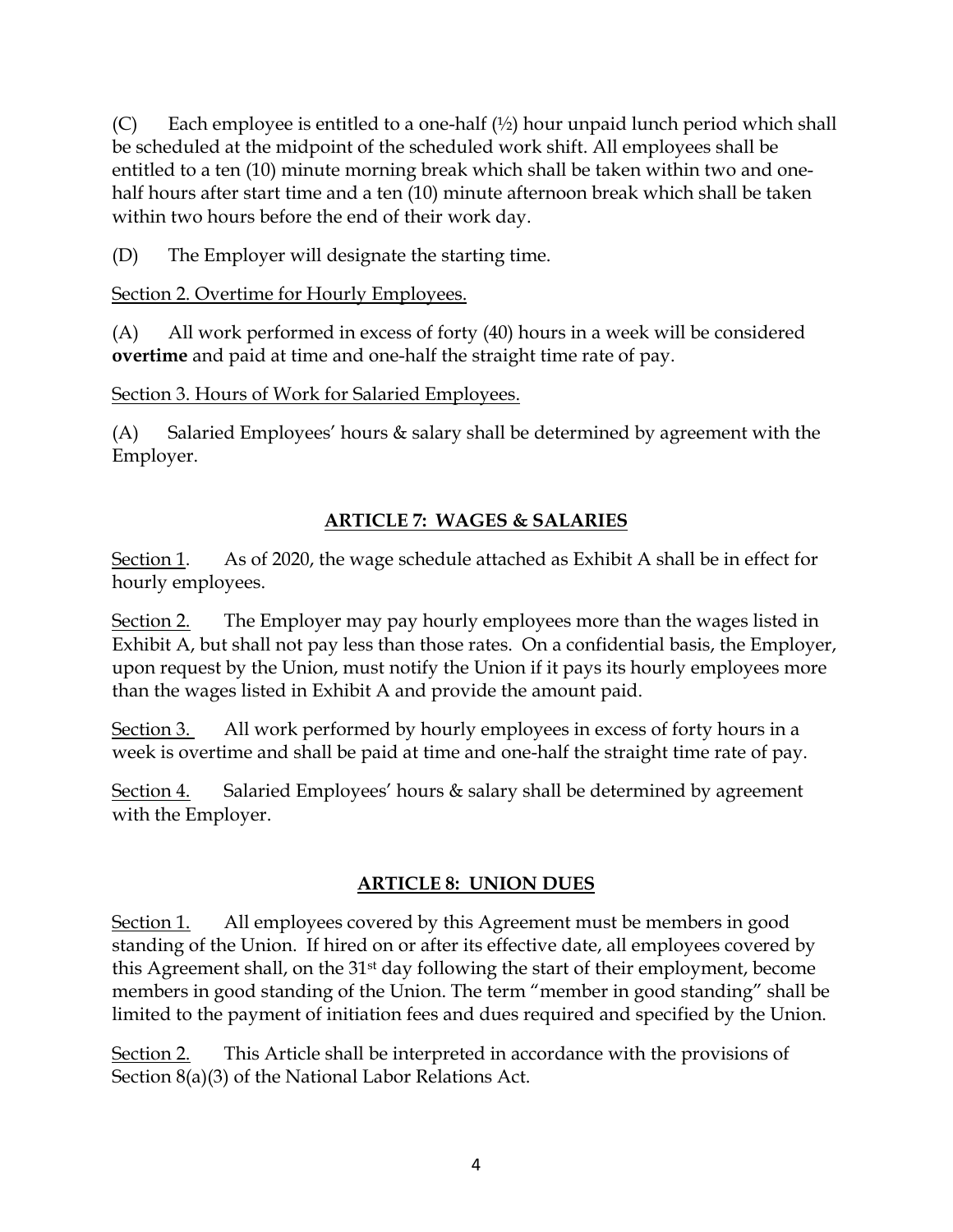Section 3. Whenever any employee covered by this Agreement has executed and delivered to the Employer a proper written authorization for the deduction of Union dues, initiation fees or assessments from that employee's wages, the Employer agrees to make such deduction and to send the Employer's check for the amount so deducted to the Union in the following manner:

(a) The Union will notify the Employer in writing of the amount of dues to be paid by the employees.

(b) On or before the 15th day of each month, the Employer will remit to the Union the amount of dues it deducted from each employee for the previous calendar month, together with a list of the individuals from whom the deductions were made.

(c) The obligation of the Employer shall apply only to those employees who have voluntarily signed a dues deduction authorization card, a copy of which shall be provided to the Employer upon request.

(d) Initiation fees: Standard initiation fees are also subject to the dues deduction provisions of this Article, unless waived by the Union.

Section 4. The Union agrees to indemnify and hold the Employer harmless against any and all claims, suits, orders or judgments brought or issued against the Employer as a result of any action taken or not taken by the Employer under the provisions of this Article.

### **ARTICLE 9: CONDITIONS OF INVALIDITY**

Any provisions in this Agreement which conflict with any Federal, State or Local laws or regulations shall be suspended within the limits to which such law or regulation is in effect. All other provisions of this Agreement shall remain in full force and effect for the duration of this Agreement.

#### **ARTICLE 10: DURATION AND TERMINATION**

Section 1. This Agreement shall become effective from \_\_\_\_\_\_\_\_\_\_\_\_\_\_\_\_\_\_\_\_\_\_\_\_\_\_\_ until midnight of \_\_\_\_\_\_\_\_\_\_\_\_\_\_\_\_\_\_\_\_\_\_\_\_, and shall continue thereafter from year to year, unless written notice is given by either party to the other party of their desire to modify or terminate the Agreement within sixty (60) days prior to its expiration date or any subsequent expiration date.

Section 2. Any such notice as provided for in this Article shall also contain the changes sought by the party making such notice.